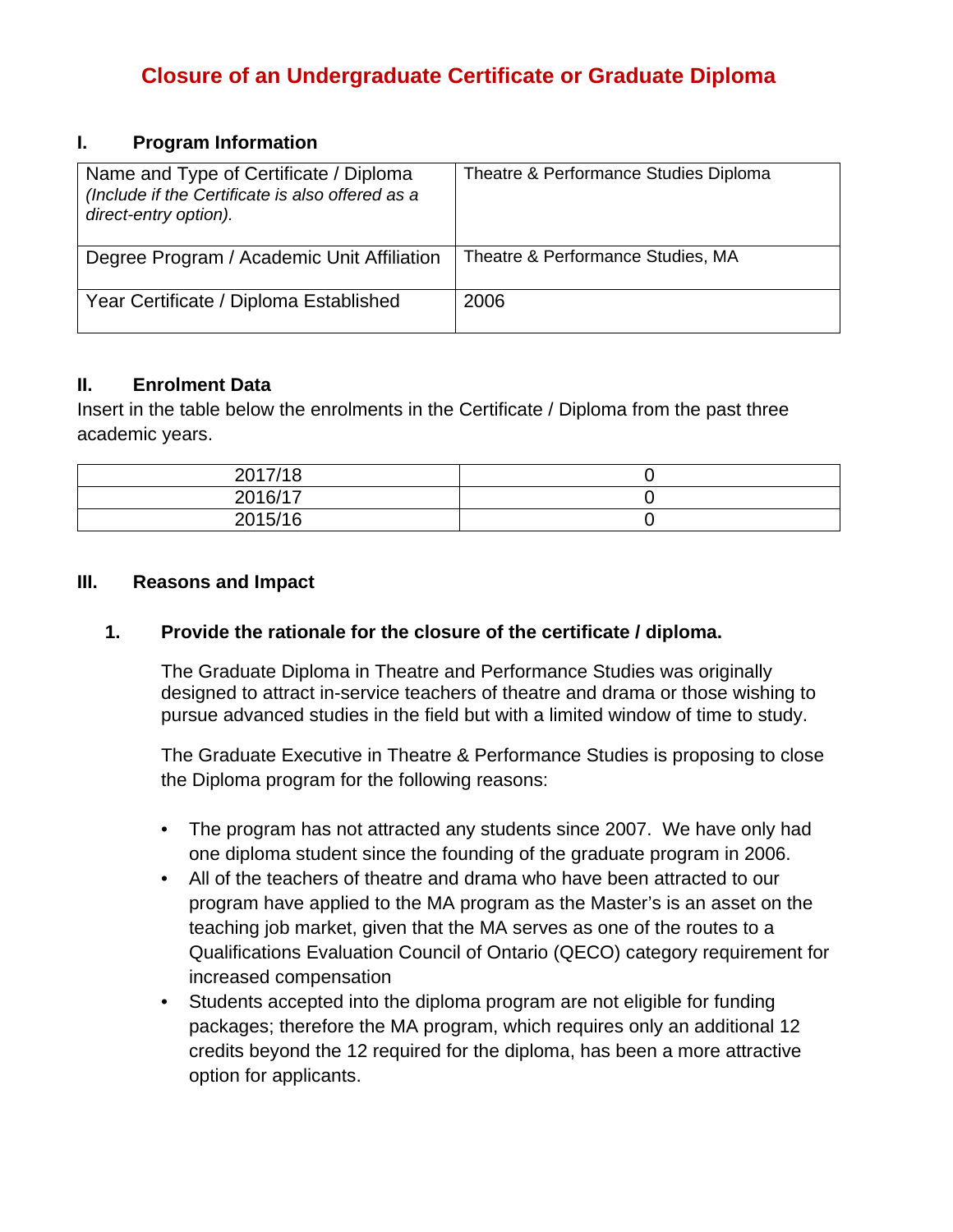There are no other program changes proposed. We have not admitted any students into this program since 2006. Leaving the diploma program on the books without admitting students on a regular basis may reflect poorly on the graduate program in certain contexts.

## **2. Comment on the alignment between the closure with Faculty and/or University academic plans.**

The formal closure of this program most closely aligns with the value on "Sustainability" as articulated in the University's Academic Plan 2015 – 2020.

## **3. Does the closure affect other programs / units? If yes, describe the impact of the closure on them.**

No.

4. **Are there courses that were established specifically to support the learning outcomes of the certificate / diploma? If so, describe the status of those courses after the closure of the certificate / diploma**.

No.

## **5. Describe the impact of the closure on students currently enrolled in the certificate / diploma, including an outline of the provisions for students to complete it, the timelines and availability to transfer credits to other certificates / diplomas.**

We do not have any students currently enrolled in the diploma program, and have not had any enrolled since 2007.

## **6. What is the impact on faculty members?**

None. Program members were invited to a meeting on January 13, 2016 to discuss the proposal and voted online, which resulted in a unanimous decision to close the diploma.

## **7. What are the general implications for the diversity and availability of certificate/ diploma programming?**

None. The MA program Theatre and Performance Studies will continue to run and recruit eligible students.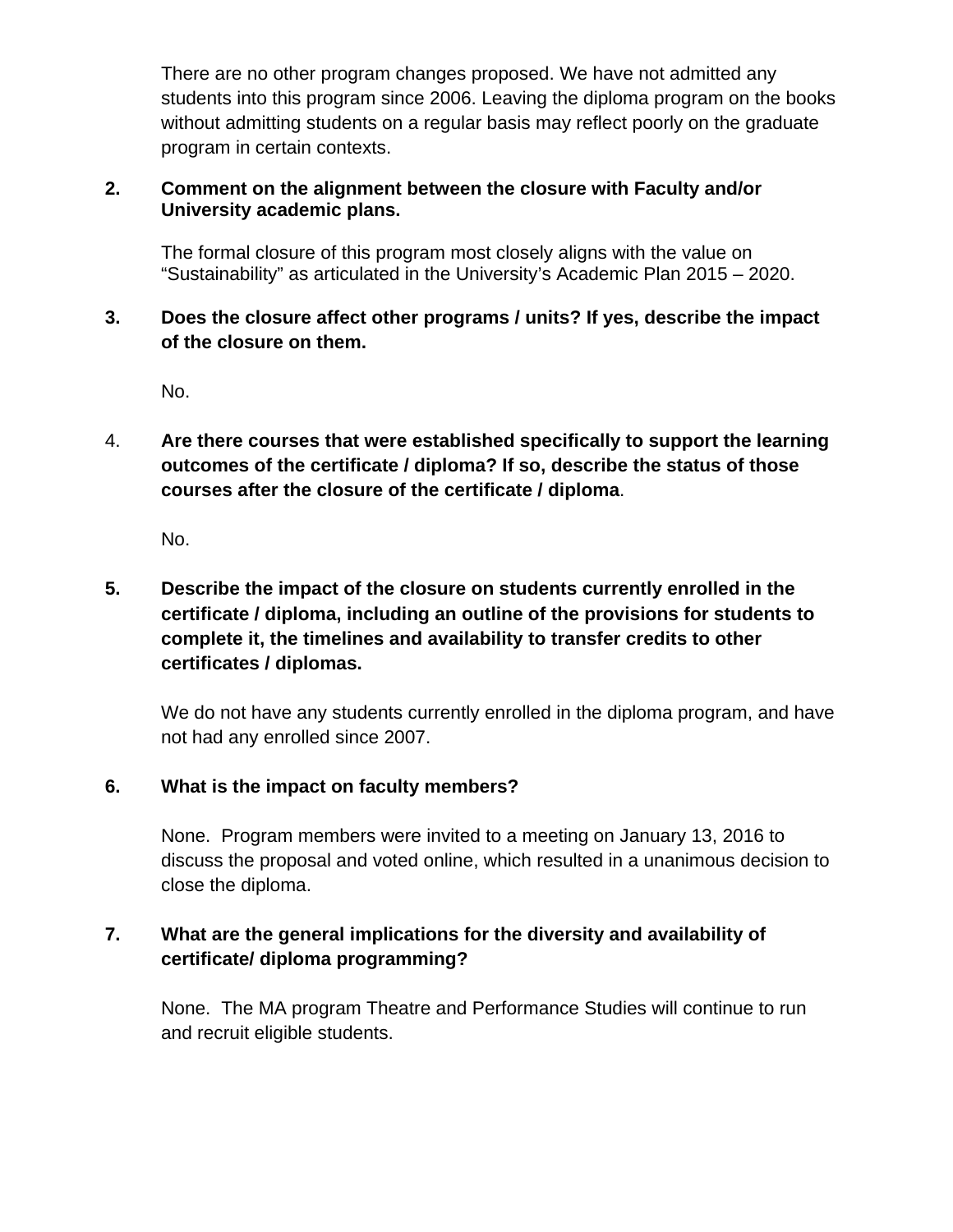#### **Graduate Degree-Level Learning Objectives Master's degree, Graduate Program in Theatre and Performance Studies**

|                                         | Degree-Level Expectation                                                                                                                                                                                                                                                                                                                                       | Program Learning Objectives                                                                                                                                                                                                                                                  | Appropriate Degree Requirement & Assessment                                                                                                                                                                                                                                                                                                                                            |
|-----------------------------------------|----------------------------------------------------------------------------------------------------------------------------------------------------------------------------------------------------------------------------------------------------------------------------------------------------------------------------------------------------------------|------------------------------------------------------------------------------------------------------------------------------------------------------------------------------------------------------------------------------------------------------------------------------|----------------------------------------------------------------------------------------------------------------------------------------------------------------------------------------------------------------------------------------------------------------------------------------------------------------------------------------------------------------------------------------|
|                                         | This degree is awarded to students<br>who have demonstrated the<br>following:                                                                                                                                                                                                                                                                                  | By the end of this program,<br>students will be able to:                                                                                                                                                                                                                     |                                                                                                                                                                                                                                                                                                                                                                                        |
| 1. Depth and<br>breadth of<br>knowledge | A systematic understanding of<br>knowledge, including, where<br>appropriate, relevant knowledge<br>outside the field and/or discipline,<br>and a critical awareness of current<br>problems and/or new insights,<br>much of which is at, or informed by,<br>the forefront of their academic<br>discipline, field of study, or area of<br>professional practice. | Define and identify the key<br>histories, theories, dramatic<br>texts, performances,<br>methodologies, debates, and<br>critical assumptions central to<br>the field of theatre and<br>performance studies, and apply<br>this knowledge to their own<br>research and writing. | Completion of the MA in 3 terms via:<br>a range of course work options (see<br>below);<br>75-hour professional placement course<br>$\bullet$<br>Students may choose from 3 coursework options:<br>24 credits of course work<br>$\bullet$<br>18 credits of course work plus 40-50 page<br>$\bullet$<br>Master's Research Paper<br>12 credits of course work plus a thesis.<br>$\bullet$ |

There are four required courses:

- THST 5052: T&PS Graduate Colloquium
- THST 5051: T&PS Professional Placement
- An approved Research Methodology course of at least 3.0 credits
- An approved Research Methodology course of at least 3.0 credits
- A T&PS course of at least 3.0 credits that is aligned with the program's subfields

Assignments include critical responses, in-class presentations, performance-based research projects, workshop assignments, and individual research projects.

The professional placement requirement extends students' knowledge of current debates within the professional performance world and/or cognate fields (e.g. arts management, publishing).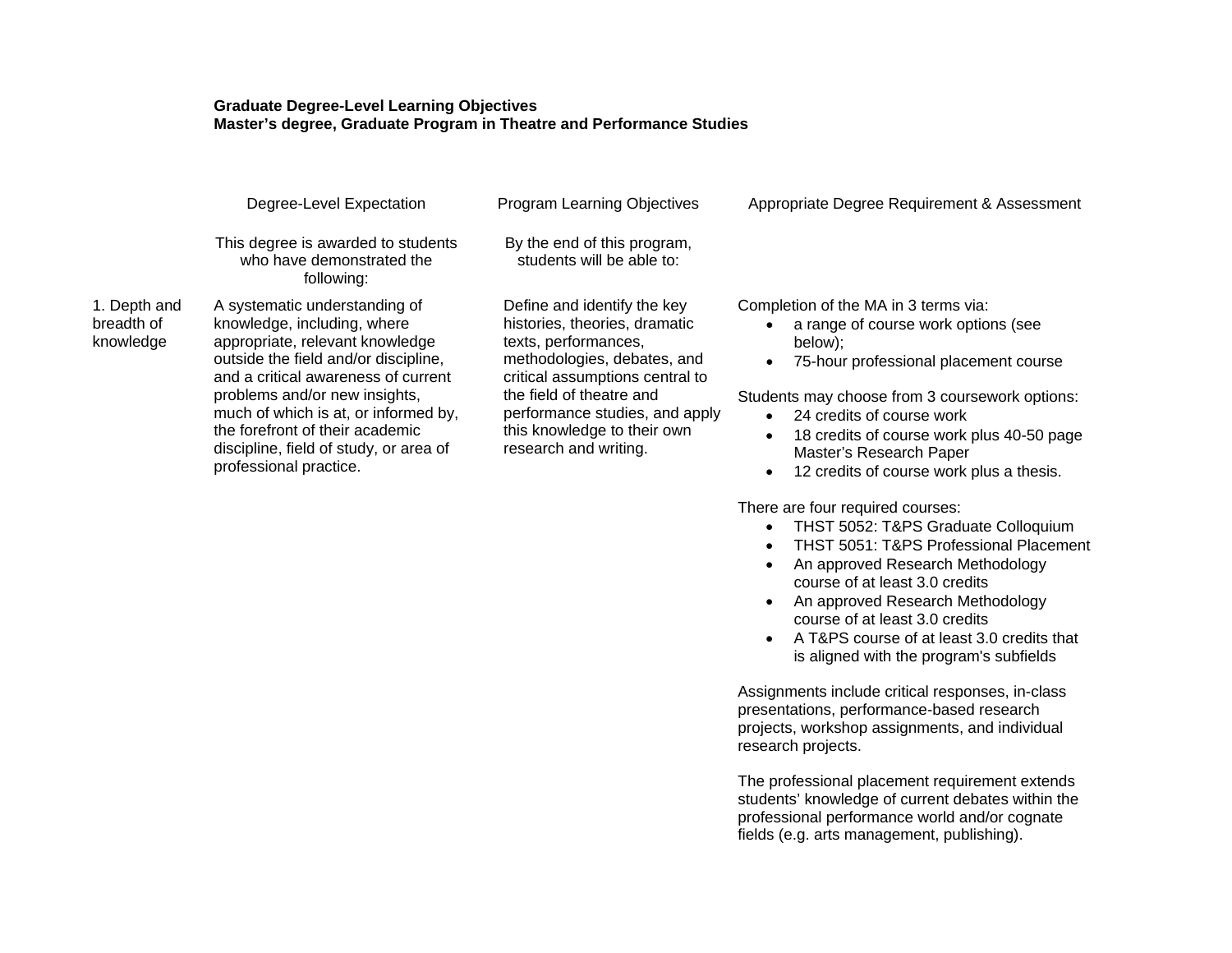2. Research & scholarship

A conceptual understanding and methodological competence that: a) Enables a working comprehension of how established techniques of research and inquiry are used to create and interpret knowledge in the discipline; b) Enables a critical evaluation of current research and advanced research and scholarship in the discipline or area of professional competence; and c) Enables a treatment of complex issues and judgments based on established principles and techniques.

On the basis of the above competence, has shown at least one of the following:

a) The development and support of a sustained argument in written form; or b) The development and support of a conceptually sound researchbased performance creation; and/or c) Originality in the application of knowledge.

Apply a range of methodologies to their research and writing, including but not limited to theatre and performance history and historiography, ethnography, critical theory, textual analysis, practice-as-research, critical pedagogy, and dramaturgy.

Demonstrate familiarity with key contributors and theoretical concepts in the field of theatre and performance studies—with a particular focus on program subfield areas related to theatre, performance, and cultural politics through course work and individual research and research-based performance creation projects.

Students demonstrate comprehension and originality in the application of knowledge through in-class presentations, class discussions, and other course assignments in required and elective courses.

Our Methodologies course requirement introduces students to a range of methodologies for researching theatre and performance. Students choose from among a list of designated Methods courses each year (e.g. Ethnography, Historiography, Practice-Based Research).

The Canadian Theatre course requirement introduces students to key issues in Canadian theatre and performance and provides them with an opportunity to undertake archival, practicebased, or ethnographic research projects on Canadian artists or companies. Students choose from among a list of designated Canadian theatre and performance courses each year.

Students undertaking the MRP conduct original research under a supervisor. A second reader assesses the final paper.

Students undertaking a thesis conduct original research under a committee and defend the thesis in an oral exam.

In addition to these formal requirements, students may also show competence in research and scholarship through

- Developing, supporting, and presenting a sustained argument in a research essay
- Developing a clearly articulated grant proposal for a 1-5 year research project
- Preparing and presenting a practice-asresearch performance piece within the confines of a graduate course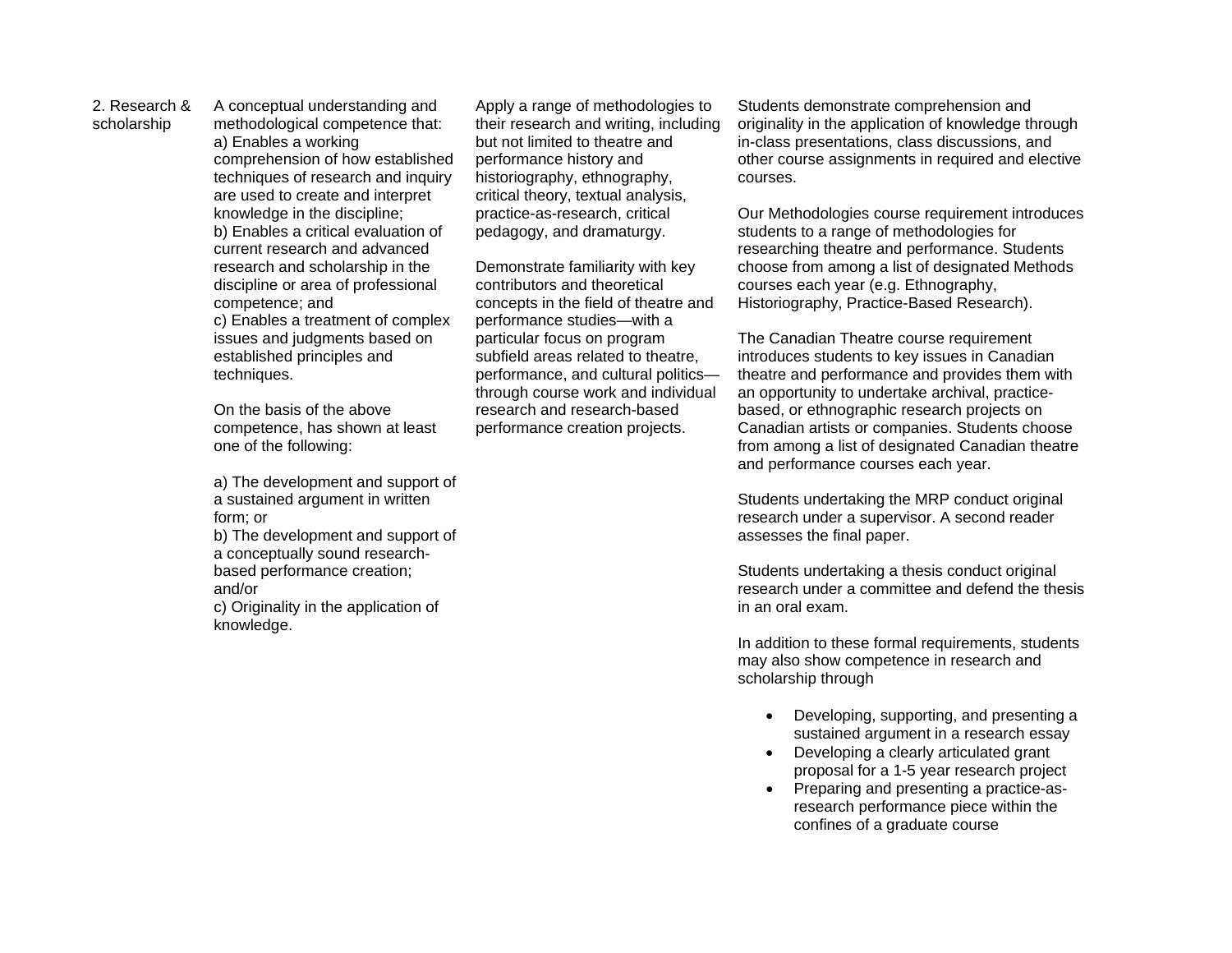3. Level of application of knowledge

Competence in the research process by applying an existing body of knowledge in the critical analysis of a new question or of a specific problem or issue in a new setting.

Locate and evaluate primary and secondary source materials related to historical, educational, practicebased, and/or ethnographic research.

Assess and critique various theoretical concepts developed and/or applied by others.

Synthesize core theoretical concepts and ideas from multiple disciplines and authors, and put these ideas into conversation with one another in a clear, organized manner.

Apply synthesized concept and ideas to an object of study.

In-class presentations in all courses provide students with the opportunity to develop their analytical skills as well as their ability to synthesize and communicate key ideas in a set period of time. In-class presentations also give students an opportunity to critique their peers in a collegial, professional manner.

Competence in the application of knowledge can also be demonstrated in a variety of ways including:

- researching and writing 20-30 page essays for required and elective courses
- undertaking a 40-50 page Master's Research Paper, under the supervision of a Faculty member and second reader
- undertaking a thesis with the support of a supervisor and committee
- preparing practice-as-research projects, which use performance practices as the basis for critical inquiry and investigation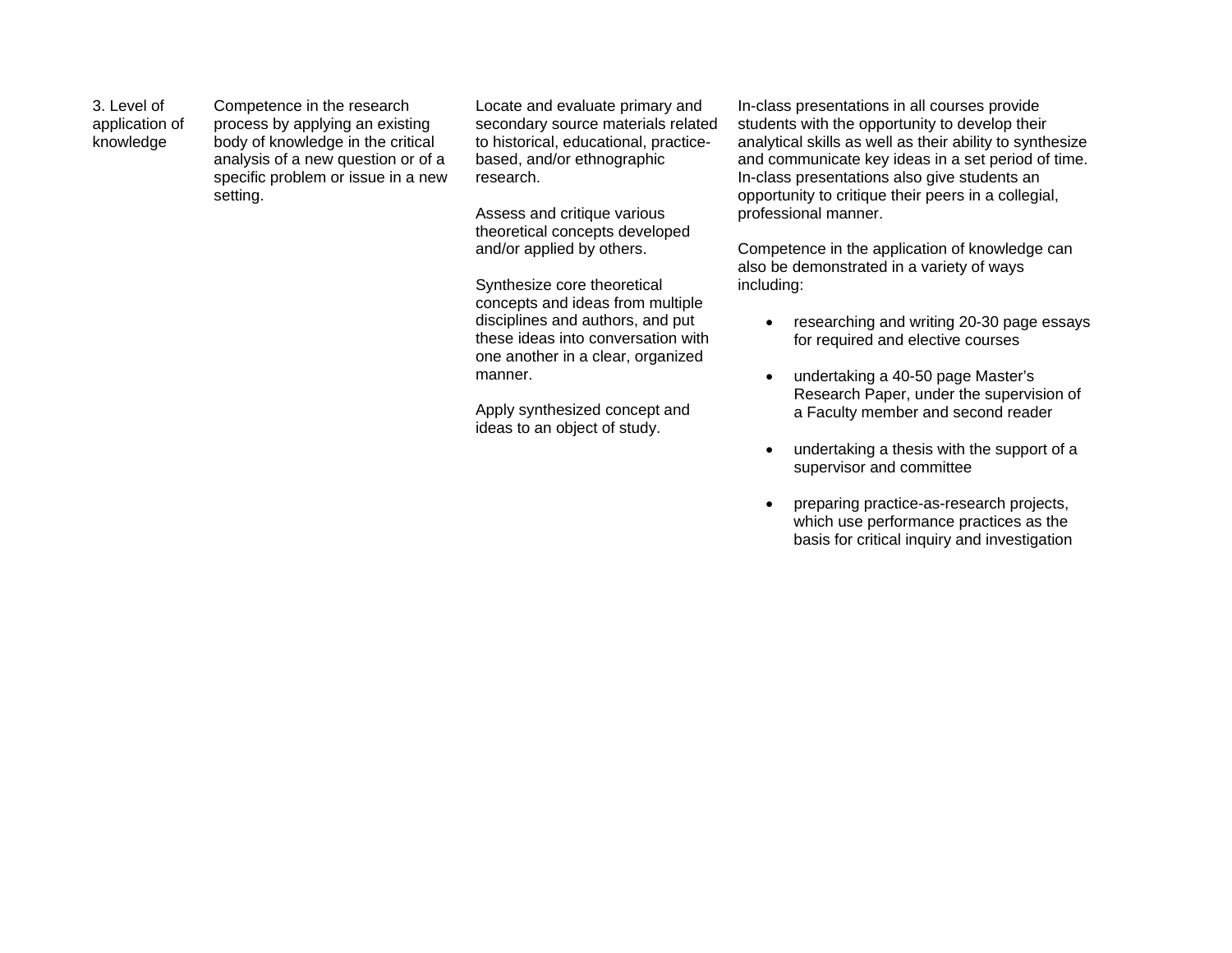4. Professional capacity/ autonomy a) The qualities and transferable skills necessary for employment requiring: i) The exercise of initiative and of personal responsibility and accountability; and ii) Decision-making in complex situations;

> b) The intellectual independence required for continuing professional development;

c) The ethical behavior consistent with academic integrity and the use of appropriate guidelines and procedures for responsible conduct of research; and

d) The ability to appreciate the broader implications of applying knowledge to particular contexts.

Clearly communicate ideas verbally and in writing.

Demonstrate familiarity with the academic associations and publications within theatre and performance studies as well as any additional fields relevant to their interests.

Balance course work with other requirements of the MA program including the 75-hour placement.

Complete course assignments/ MRP/ thesis/ placement in a timely manner.

Show appreciation and awareness of ethics protocol processes and, where relevant, demonstrate that they've successfully completed the process.

Demonstrate awareness of personal foibles and outline strategies to overcome obstacles.

Demonstrate self-determination and drive.

Attend and present papers and performances at national and international conferences.

Students have 3 terms in which to complete 8 courses, or 6 courses with MRP, or 4 courses with thesis.

Students planning to undertake a thesis are required to submit their proposal at the beginning of their second term (January)

Students are also required to attend a professional development colloquium, where they are introduced to topics such as conference presentations, publishing, library research, grant writing, jobs outside of academia, etc.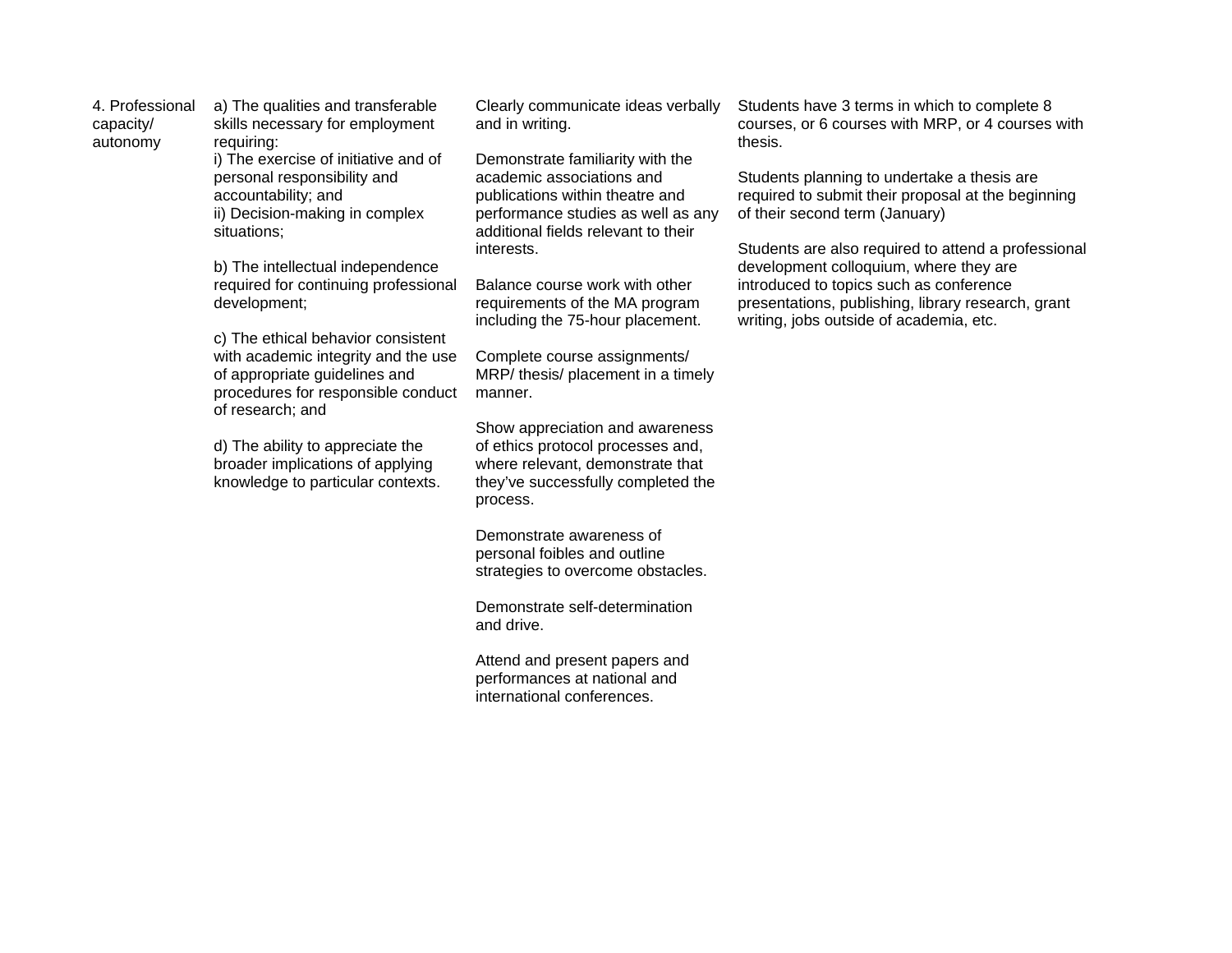| 5. Level of<br>communication<br>skills    | The ability to communicate ideas,<br>issues and conclusions clearly.                                                                         | Create and develop abstracts and<br>proposals.                                                                                                                                           | THST 5051 Graduate Colloquium includes a<br>research proposal assignment.                                                                                                           |
|-------------------------------------------|----------------------------------------------------------------------------------------------------------------------------------------------|------------------------------------------------------------------------------------------------------------------------------------------------------------------------------------------|-------------------------------------------------------------------------------------------------------------------------------------------------------------------------------------|
|                                           |                                                                                                                                              | Present formal and informal in-<br>class presentations.                                                                                                                                  | THST 6100 Issues in Canadian Theatre History<br>includes a conference paper assignment.                                                                                             |
|                                           |                                                                                                                                              | Participate in in-class discussions<br>and offer feedback on peer<br>presentations.                                                                                                      | Other courses include the development of paper<br>proposals, grant applications, and the submission<br>of research essays, and/or practice-based<br>research performances.          |
|                                           |                                                                                                                                              | Participate in online discussions/<br>chats/ email exchanges as<br>determined by the individual course<br>directors.                                                                     | Other courses also include regular in-class<br>discussions of readings along with the presentation<br>of reports and papers.                                                        |
|                                           |                                                                                                                                              | Present practice-based research<br>projects.                                                                                                                                             |                                                                                                                                                                                     |
| 6. Awareness<br>of limits of<br>knowledge | Cognizance of the complexity of<br>knowledge and of the potential<br>contributions of other<br>interpretations, methods, and<br>disciplines. | Listen respectfully to the opinions<br>expressed by others and<br>demonstrate an ability to reflect<br>critically on one's own<br>presentations, performances, and<br>other course work. | Courses often include a grade for participation,<br>which takes into account interpersonal exchanges<br>and professionalism                                                         |
|                                           |                                                                                                                                              |                                                                                                                                                                                          | All students are required to attend the graduate<br>colloquium.                                                                                                                     |
|                                           |                                                                                                                                              | Demonstrate awareness of the<br>social and historical contingencies<br>of various scholarly perspectives.                                                                                | Students are also encouraged to attend program-<br>sponsored talks, workshops, conferences, as well<br>as other out-of-program events, including<br>academic conferences and talks. |
|                                           |                                                                                                                                              | Identify gaps in the field and make<br>suggestions for how to address<br>them.                                                                                                           |                                                                                                                                                                                     |
|                                           |                                                                                                                                              | Demonstrate familiarity with a<br>range of research topics by<br>attending colloquium presentations<br>by other students and faculty<br>members.                                         |                                                                                                                                                                                     |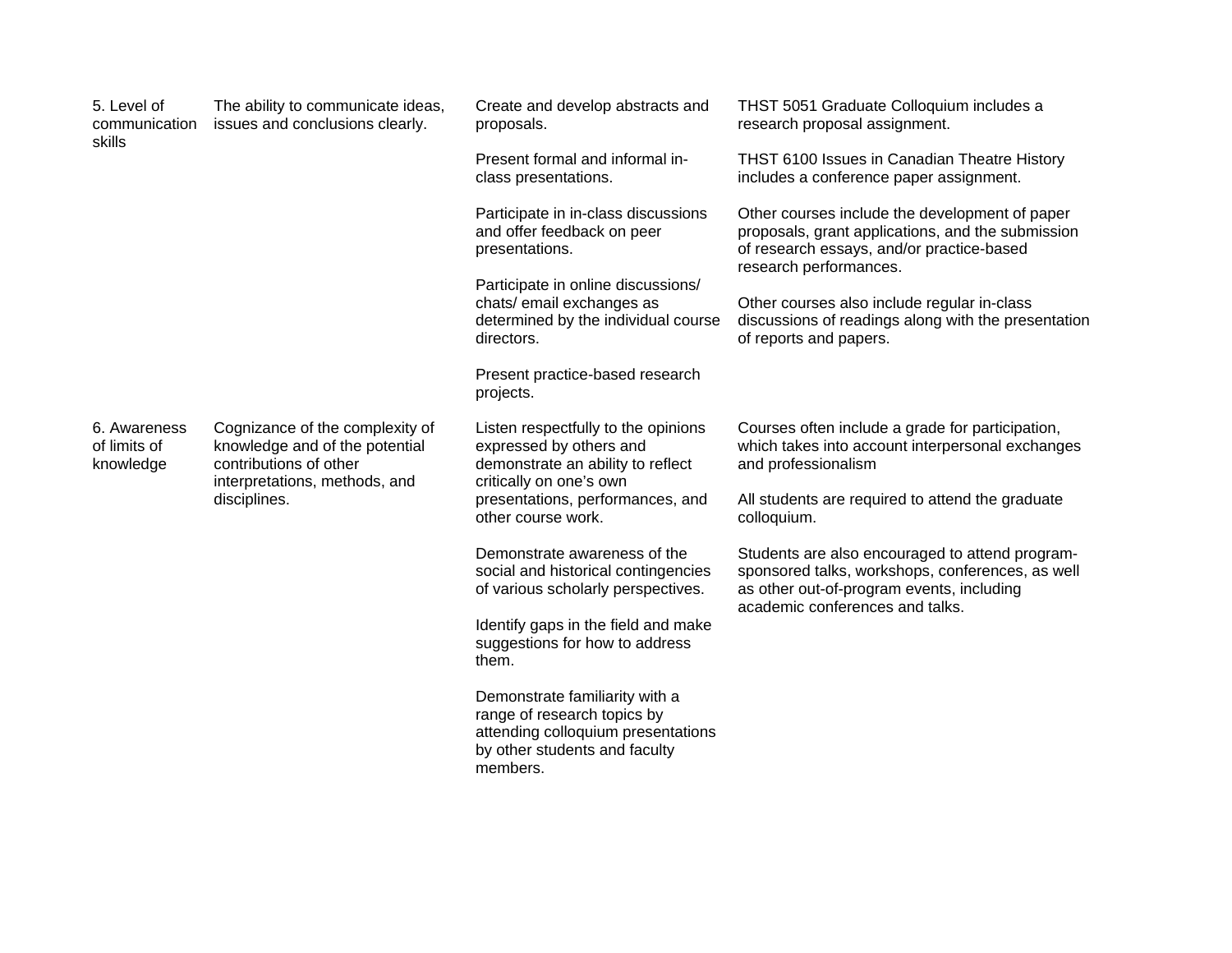#### **Graduate Degree-Level Learning Objectives Doctoral degree, Graduate Program in Theatre and Performance Studies**

|                                         | Degree-Level Expectation                                                                                                                                                                                                                                                                                                                                                                                                                                                       | Program Learning Objectives                                                                                               | Appropriate Degree Requirement &<br>Assessment                                                                                                                                                            |
|-----------------------------------------|--------------------------------------------------------------------------------------------------------------------------------------------------------------------------------------------------------------------------------------------------------------------------------------------------------------------------------------------------------------------------------------------------------------------------------------------------------------------------------|---------------------------------------------------------------------------------------------------------------------------|-----------------------------------------------------------------------------------------------------------------------------------------------------------------------------------------------------------|
|                                         | This degree extends the skills<br>associated with the Master's<br>degree and is awarded to students<br>who have demonstrated the<br>following:                                                                                                                                                                                                                                                                                                                                 | By the end of this program,<br>students will be able to                                                                   |                                                                                                                                                                                                           |
| 1. Depth and<br>breadth of<br>knowledge | A thorough understanding of a<br>Identify, critique, and apply<br>substantial body of knowledge that<br>knowledge of the key histories,<br>is at the forefront of their academic<br>theories, dramatic texts,<br>discipline or area of professional<br>methodologies, debates, and<br>practice including, where<br>appropriate, relevant knowledge<br>outside the field and/or discipline.<br>studies.<br>Demonstrate specialized<br>within theatre and performance<br>studies | critical assumptions central to the<br>field of theatre and performance                                                   | Completion of the PhD via:<br>18 credits of course work<br>T&PS Reading Exam<br>$\bullet$<br>Comprehensive Exam<br>$\bullet$<br><b>Dissertation Proposal</b><br><b>Dissertation</b><br>$\bullet$          |
|                                         |                                                                                                                                                                                                                                                                                                                                                                                                                                                                                | knowledge of at least two sub-fields                                                                                      | There are three required courses:<br><b>THST 5052: T&amp;PS</b><br>$\bullet$<br>Graduate Colloquium<br>An approved Research<br>Methodology course of at                                                   |
|                                         |                                                                                                                                                                                                                                                                                                                                                                                                                                                                                | Demonstrate a keen awareness of<br>and engagement in debates and/or<br>new problems in theatre and<br>performance studies | least 3.0 credits<br>An approved Research<br>Methodology course of at<br>least 3.0 credits<br>A T&PS course of at least<br>3.0 credits that is aligned<br>with the program's<br>subfields                 |
|                                         |                                                                                                                                                                                                                                                                                                                                                                                                                                                                                | Offer an original contribution to<br>theatre and performance studies<br>through the dissertation.                         |                                                                                                                                                                                                           |
|                                         |                                                                                                                                                                                                                                                                                                                                                                                                                                                                                | Develop courses, write<br>proposals/abstracts/papers for<br>conferences and publication.                                  | Assignments in these and elective<br>courses include critical responses,<br>in-class presentations,<br>performance-based research<br>projects, workshop assignments,<br>and individual research projects. |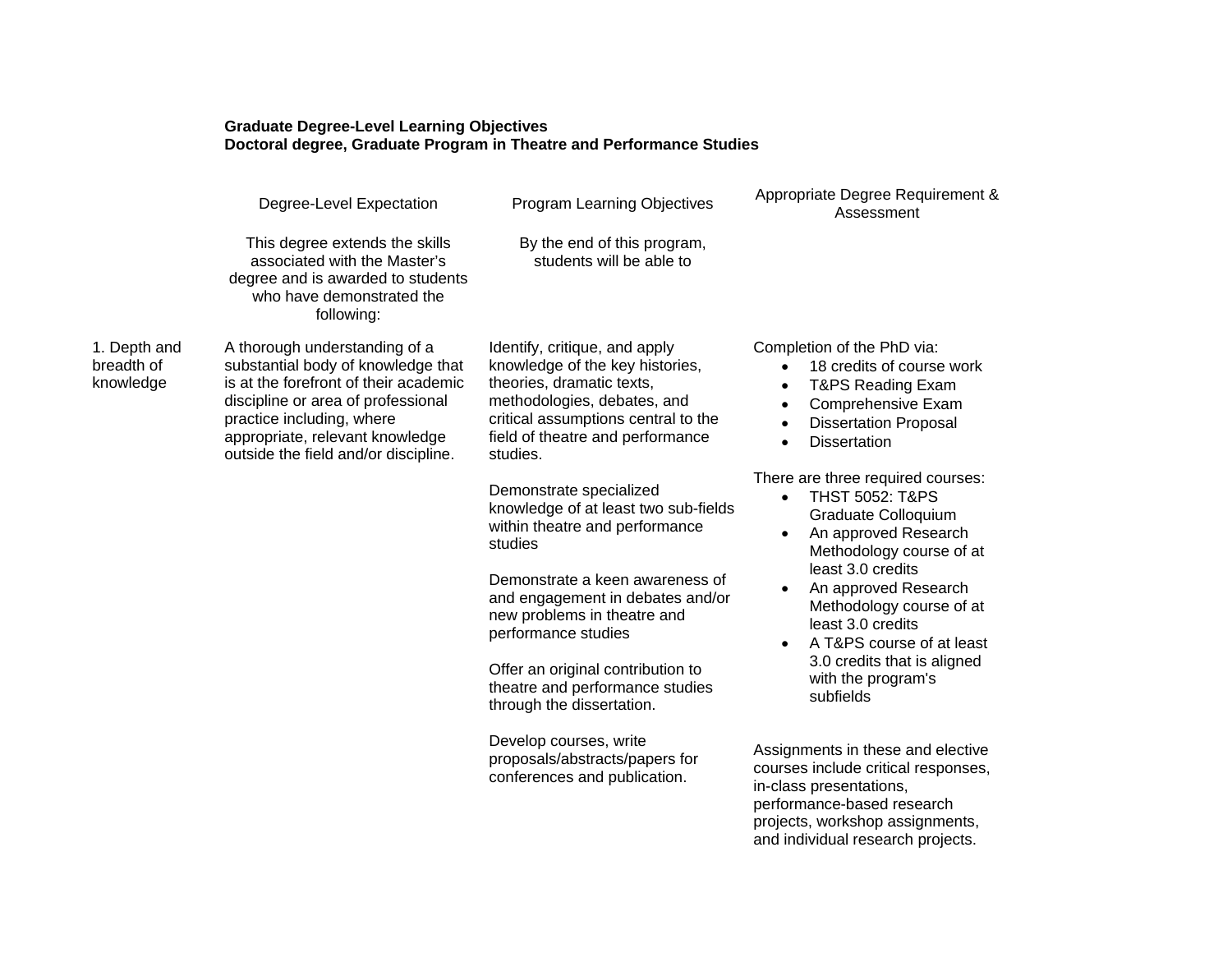2. Research and

scholarship

a) The ability to conceptualize, design, and implement research for the generation of new knowledge, applications, or understanding at the forefront of the discipline, and to adjust the research design or methodology in the light of unforeseen problems;b) The ability to make informed judgments on

Demonstrate advanced understanding of key theoretical constructs by exploring/proposing new connections in course assignments; identify gaps in the literature; and pursue original research in the dissertation.

The professional placement requirement further extends students' knowledge of current debates within the professional theatre industry and/or cognate fields (e.g. arts management).

The T&PS reading exam is a twenty-four-hour written exam intended to ensure familiarity with a pre-established list of 40-50 major texts (dramatic literature and performance texts; dramatic and performance theory; theatre and performance history and historiography, etc.) with a focus on Theatre, Performance, and Cultural Politics. The reading list has been developed using the eight program sub-fields as the primary organizing principle.

The Comprehensive exam is intended to test students' depth of knowledge in two fields of their choosing.

The 200-300 page Dissertation is an original intervention into the discipline or disciplines engaged in the project.

Students demonstrate

comprehension and originality in the application of knowledge through in-class presentations, class discussions, and other course assignments in required and elective courses.

Our Methodologies course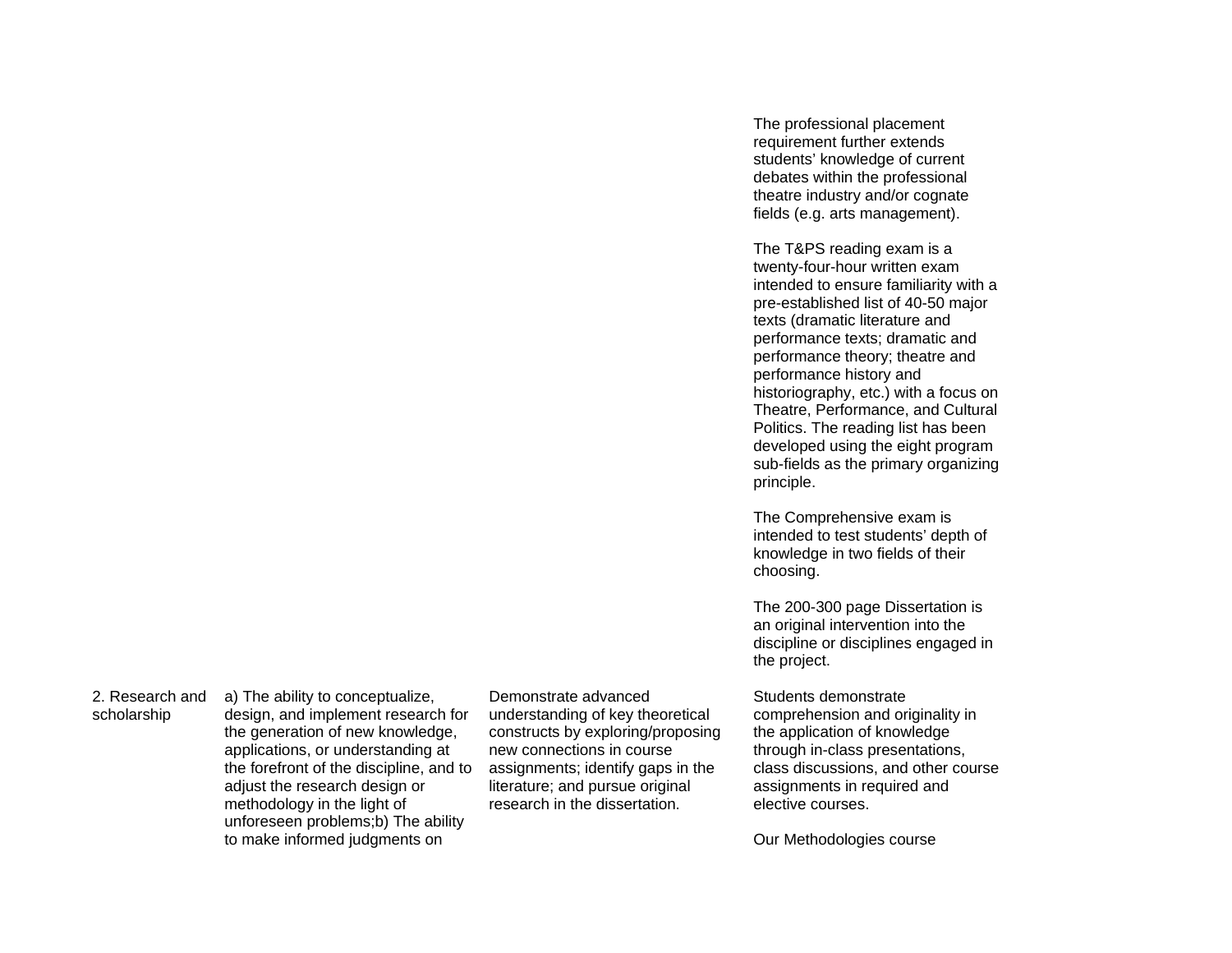complex issues in specialist fields, sometimes requiring new methods; andc) The ability to produce original research, or other advanced scholarship, of a quality to satisfy peer review, and to merit publication.

Translate assignments into conference proposals and publication abstracts for peer review.

requirement introduces students to a range of methodologies for researching theatre and performance. Students choose from among a list of designated Methods courses each year (e.g. Ethnography, Historiography, Practice-Based Research).

The Canadian Theatre course requirement introduces students to key issues in Canadian theatre and performance and provides them with an opportunity to undertake archival, practice-based, or ethnographic research projects on Canadian artists or companies. Students choose from among a list of designated Canadian theatre and performance courses each year.

All PhD students are actively encouraged to submit proposals to conferences and are expected to be members of academic associations relevant to their research interests. Conferencegoing and publishing are two important topics discussed at the required graduate colloquium.

In addition to these formal requirements, students may also show competence in research and scholarship through

- Developing, supporting, and presenting a sustained argument in a research essay.
- Developing a clearly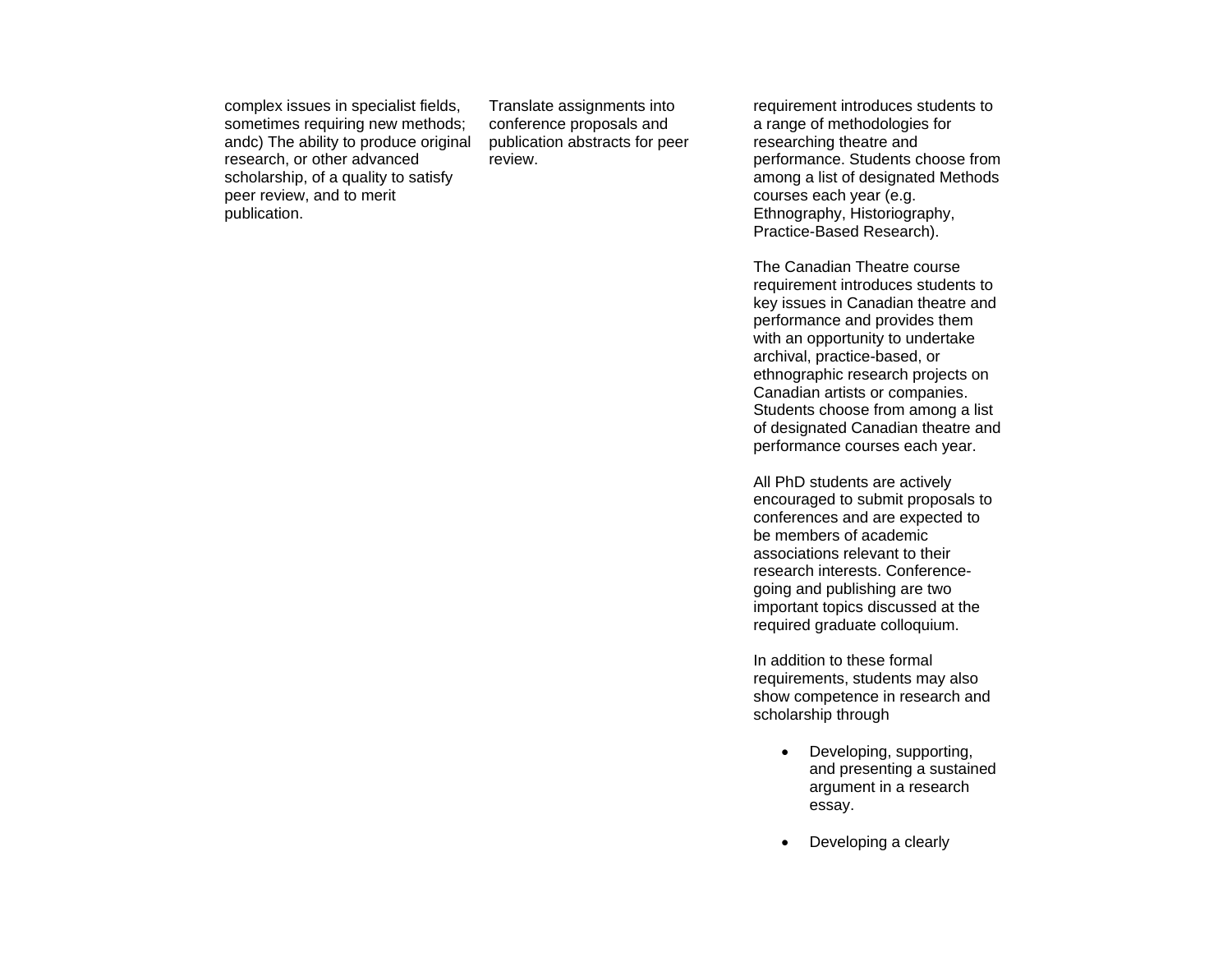3. Level of application of knowledge

The capacity to a) Undertake pure and/or applied research at an advanced level; and b) Contribute to the development of academic or professional skills, techniques, tools, practices, ideas, theories, approaches, and/or materials.

Locate and evaluate primary and secondary source materials related to historical, educational, and/or ethnographic research. Identify gaps within existing literature.

Assess and critique various theoretical concepts developed and/or applied by others and identify areas where further scholarly inquiry is needed.

Synthesize core theoretical concepts and ideas from multiple disciplines and authors, and put these ideas into conversation with one another in a clear, organized manner in written assignments (e.g. papers).

Conduct research and write a dissertation employing a range of skills and methodologies, sometimes including knowledge of other languages, knowledge of other cultures, quantitative and qualitative analysis, etc.

Clearly communicate ideas verbally and in writing.

Demonstrate familiarity with the

articulated grant proposal for a 1-5 year research project

• Preparing and presenting a practice-as-research performance piece within the confines of a graduate course.

In-class presentations in all courses provide students with the opportunity to develop their analytical skills as well as their ability to synthesize and communicate key ideas in a set period of time. In-class presentations also give students an opportunity to critique their peers in a collegial, professional manner.

Competence in the application of knowledge can also be demonstrated in a variety of ways including:

- Researching/ writing 20-30 page essays for required and elective courses
- preparing practice-asresearch projects, which use performance practices as the basis for critical inquiry and investigation
- writing a dissertation with the support of a supervisor and doctoral committee

Students are required to take the graduate colloquium in their first year, which functions as a professional skills development

4. Professional capacity/ autonomy

a) The qualities and transferable skills necessary for employment requiring the exercise of personal responsibility and largely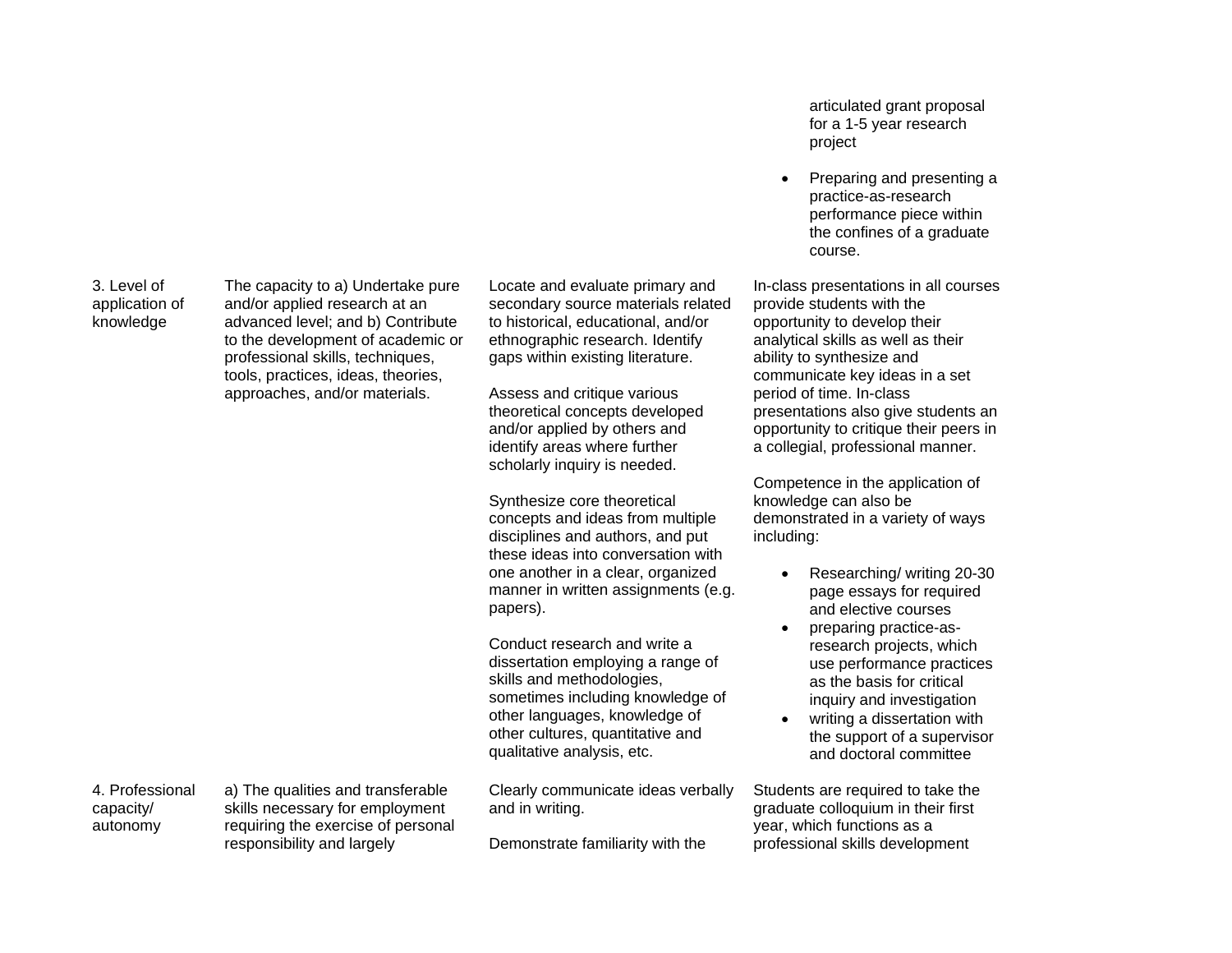|                                        | autonomous initiative in complex<br>situations;<br>b) The intellectual independence to<br>be academically and professionally<br>engaged and current;                                                                                                                            | academic associations and<br>publications within theatre and<br>performance studies as well as any<br>additional fields relevant to their<br>interests. Become a member of an<br>academic association.                                                                                                                                                                                                                                                                                                            | seminar. Topics include such as<br>grant-writing, research ethics,<br>conference presentations,<br>publishing, library and online<br>research, employment outside of<br>academia, etc.                                                                                          |
|----------------------------------------|---------------------------------------------------------------------------------------------------------------------------------------------------------------------------------------------------------------------------------------------------------------------------------|-------------------------------------------------------------------------------------------------------------------------------------------------------------------------------------------------------------------------------------------------------------------------------------------------------------------------------------------------------------------------------------------------------------------------------------------------------------------------------------------------------------------|---------------------------------------------------------------------------------------------------------------------------------------------------------------------------------------------------------------------------------------------------------------------------------|
|                                        | c) The ethical behavior consistent<br>with academic integrity and the use<br>of appropriate guidelines and<br>procedures for responsible conduct<br>of research; and<br>d) The ability to evaluate the<br>broader implications of applying<br>knowledge to particular contexts. | Attend and present papers at<br>national and international<br>conferences.<br>Balance course work with other<br>requirements of the MA program<br>including the 75-hour placement<br>and the T&PS Reading Exam<br>Complete course assignments/<br>MRP/ thesis/ iplacement / exams in<br>a timely manner.<br>Apply ethics protocol processes<br>(where relevant).<br>Demonstrate awareness of<br>personal foibles and outline<br>strategies to overcome obstacles.<br>Demonstrate self-determination and<br>drive. |                                                                                                                                                                                                                                                                                 |
| 5. Level of<br>communication<br>skills | The ability to communicate complex<br>and/or ambiguous ideas, issues<br>and conclusions clearly and<br>effectively.                                                                                                                                                             | Create and develop abstracts and<br>proposals.<br>Present formal and informal in-<br>class presentations.<br>Participate in in-class discussions<br>and offer feedback on peer<br>presentations.<br>Participate in online discussions/                                                                                                                                                                                                                                                                            | THST 5051 includes a research<br>proposal assignment.<br>THST 6100 includes a conference<br>paper assignment.<br>Other courses include the<br>development of paper proposals,<br>grant applications, and the<br>submission of research essays<br>and/or practice-based research |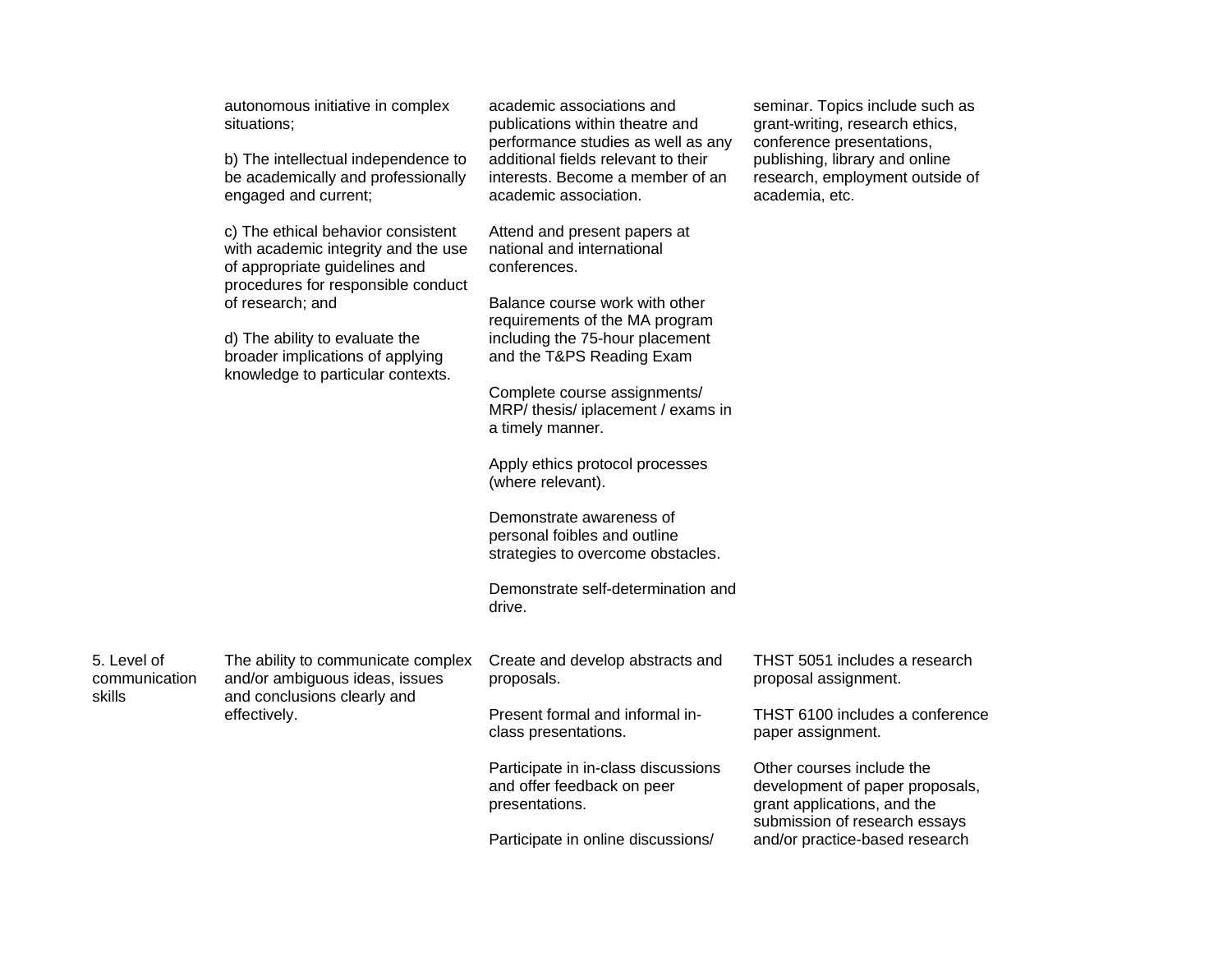|                                           |                                                                                                                                                                                                            | chats/ email exchanges as<br>determined by the individual course<br>directors.                                                                                                                                  | performances.                                                                                                                                                                            |
|-------------------------------------------|------------------------------------------------------------------------------------------------------------------------------------------------------------------------------------------------------------|-----------------------------------------------------------------------------------------------------------------------------------------------------------------------------------------------------------------|------------------------------------------------------------------------------------------------------------------------------------------------------------------------------------------|
|                                           |                                                                                                                                                                                                            |                                                                                                                                                                                                                 | Other courses also include regular<br>in-class discussions of readings<br>along with the presentation of<br>reports and papers.                                                          |
|                                           |                                                                                                                                                                                                            | <b>Present Practice-based Research</b><br>projects                                                                                                                                                              |                                                                                                                                                                                          |
|                                           |                                                                                                                                                                                                            | Deliver papers at national and<br>international academic conferences                                                                                                                                            | Acceptance of research papers at<br>conferences.                                                                                                                                         |
|                                           |                                                                                                                                                                                                            | Develop courses that could be<br>offered at the undergraduate level                                                                                                                                             | Submission (and acceptance) of<br>written articles to academic journals<br>and other publications (i.e. edited<br>collections).                                                          |
|                                           |                                                                                                                                                                                                            |                                                                                                                                                                                                                 | Oral defense of comprehensive<br>exam and dissertation by York and<br>external faculty members.                                                                                          |
| 6. Awareness of<br>limits of<br>knowledge | An appreciation of the limitations of<br>one's own work and discipline, of<br>the complexity of knowledge, and of<br>the potential contributions of other<br>interpretations, methods, and<br>disciplines. | Listen respectfully to the opinions<br>expressed by others and<br>demonstrate an ability to reflect<br>critically on one's own<br>and professionalism.<br>presentations, performances, and<br>other course work | Courses often include a grade for<br>participation, which takes into<br>account interpersonal exchanges                                                                                  |
|                                           |                                                                                                                                                                                                            |                                                                                                                                                                                                                 | PhD 1 students are required to<br>attend the graduate colloquium.                                                                                                                        |
|                                           |                                                                                                                                                                                                            | Demonstrate awareness of the<br>social and historical contingencies<br>of various scholarly perspectives.                                                                                                       | Students are also encouraged to<br>attend program-sponsored talks,<br>workshops, conferences, as well as<br>other out-of-program events,<br>including academic conferences<br>and talks. |
|                                           |                                                                                                                                                                                                            | Identify gaps in the field and make<br>suggestions for how to address<br>them.                                                                                                                                  |                                                                                                                                                                                          |
|                                           |                                                                                                                                                                                                            | Demonstrate familiarity with a<br>range of research topics by<br>attending colloquium presentations<br>by other students and faculty<br>members and other program-<br>sponsored guest talks and<br>conferences  |                                                                                                                                                                                          |
|                                           |                                                                                                                                                                                                            |                                                                                                                                                                                                                 |                                                                                                                                                                                          |